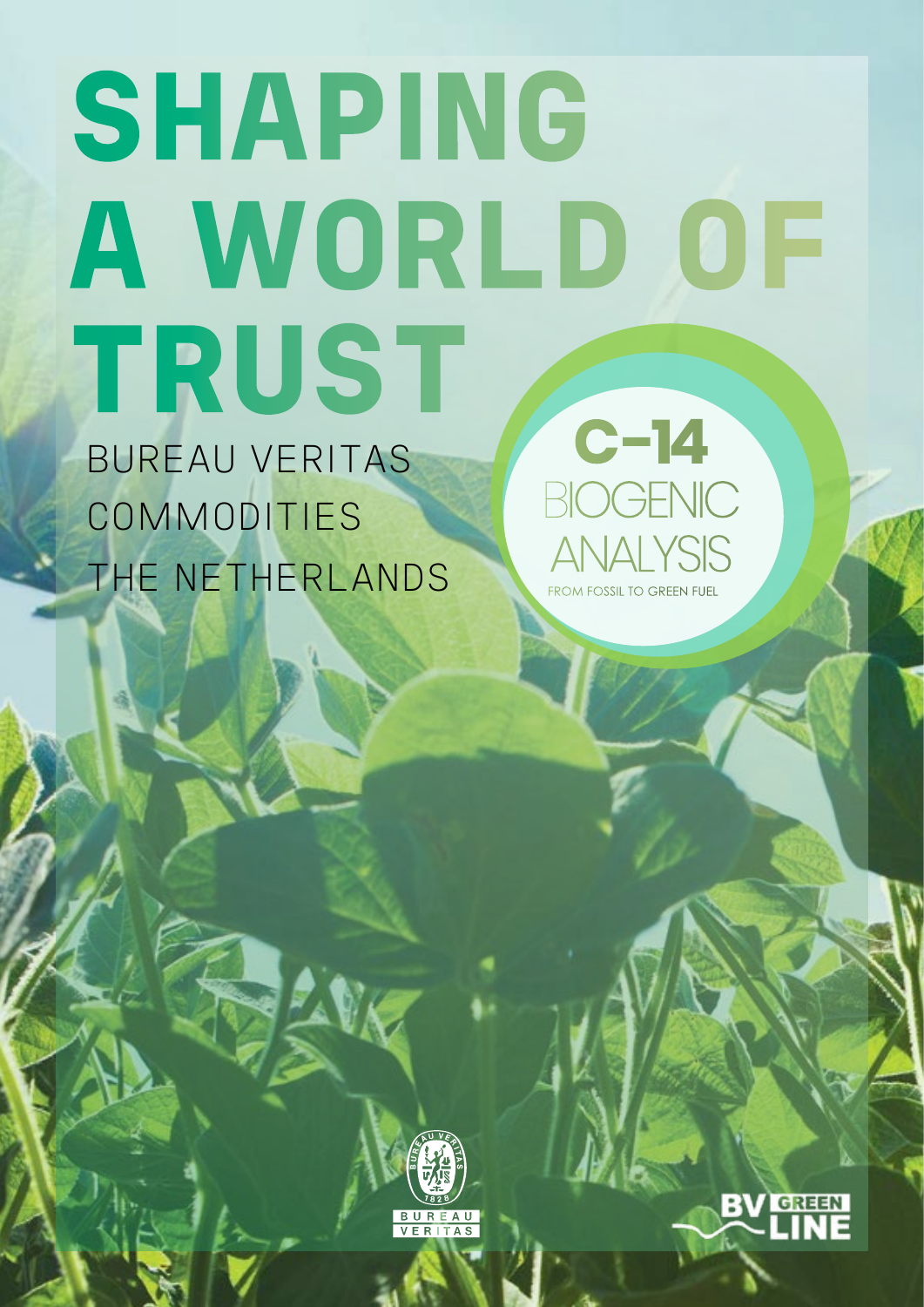## FRONT-RUNNING THE ENERGY TRANSITION & ENVIRONMENTAL REGULATION

**Bureau Veritas presents an innovative testing service to support the OIL & PETROCHEMICAL and AGRI industries through their energy transition processes.**

**The C-14 biogenic analysis** raises a great importance not only on compliance aspects, but this fosters extraordinary business opportunities for companies seeking the portfolio diversification, by incorporating organic raw materials into their commodity products.

The C-14 TIC service is a key asset to society, especially in the current scenario where the consumption of bio-based products is growing. This is part of our green line of services & solutions, where we empower organizations - both private and public to implement, measure and achieve their sustainability objectives.



### **COMPLIANCE REQUIREMENTS**

The Dutch Emission Autorithy (NEA) requires the C-14 biogenic analysis

**BUSINESS** 

**CHALLENGE**

#### **NEA legislation in place**



Biomass

Determination of biogenic content by

C14

C12

**BIO-BASED PRODUCT**

This framework applies not only to HVO, but to all biofuels that can only be distinguished as biogenic from their fossil counterparts by means of a C14 analysis

RE



Pre-requisite for sampling and performing a lab test is accredited under ISO17025 by the RvA or by another national accreditation body

A test must have been conducted in the supply chain to determine whether 1) the fuel contains HVO and 2) and how much FAME is present in the fuel. It is important to determine the FAME volume content by EN 14078 to prevent FAME presence being assumed to be HVO



The control tolerance is 3% of the expected value for blends of 25% and above. For blends <25%, the control tolerance is 1%. If the outcome with LSC methodology is outside the control tolerances of the expected value, a test must be performed using the AMS method.

[Source: NEA](https://www.emissionsauthority.nl/)

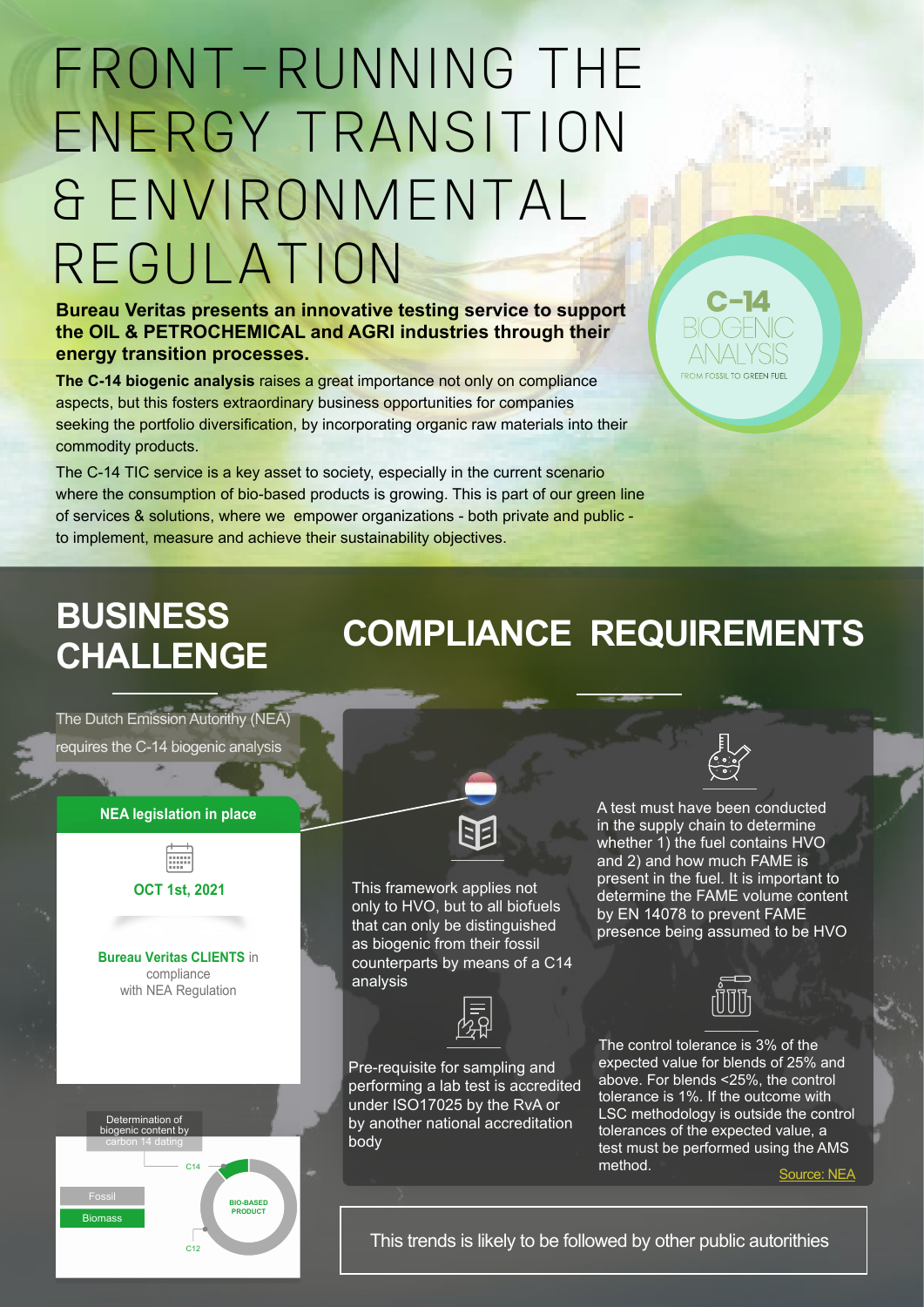# FOCUSED ON OUR CLIENTS DRIVEN BY SO

#### **New Capability at BV**



Liquid Scintillation Counter (**LSC**) **ISO 17025** standard Method **ASTM D6866 A&C / EN 16640 A / DIN 51637** Amount of sample needed: **100 ml**  Delivering time: **1 working day**



**BY 2030** (DIRECTIVE (EU) 2018/2001)

**32% of the energy produced in Europe must come from renewable (L 328/83 (11)).**

**C -14** BIOGENIC ANALYSIS FROM FOSSIL TO GREEN FUEL

14<sup>0</sup> of the fuel supplied in Europe in Europe 1 **of the fuel supplied in Europe must come** 

inspection and certification company built on a solid foundation 190 years of experience. In the same way **we keep the path towards the future, innovating and supporting our clients** either to comply with local and international standards, or to develop new capabilities to meet all challenges present in the marketplace. We have maintained our trusted name and reputation by adhering to our quality management system and strictest safety standards, aligned with augmented technology and professional expertise, to exceed clients' expectations.

We contribute to making progress in science and technology, monitoring the quality of products of different commodities that reach the millions of homes around the globe. We help our clients realise optimal production whilst maintaining cost efficiency.

### **Eureau Veritas is a testing, 365/24/7**<br>
Inspection and certification company<br>
built on a solid foundation 190 BUREAU VERITAS **C-14 BIOGENIC ANALYSIS BUREAU VERITAS**

Under the **ISO** 17025, and following the methods **ASTM** D6866- 21 (LSC)/En and 16640:2017 (Method A)/Din 51637 **together with our expertise,** our state-ofthe-art laboratory in Amsterdam is supporting our clients 365/24/7.

#### **SOME PRODUCTS TESTED**

**HVO** Sustainable Aviation Fuel Bio ETBE Bio Ethanol Bio Naphtha Bio Methanol, Perfume and more

*From our locations in Rotterdam and Amsterdam we are strategically positioned within the gateway to Europe to serve our clients in various commodity markets. Our client coordinators, analysts and surveyors are highly trained in their respective markets and all work closely together to serve our clients in the most proactive, accurate and professional manner. We invest in latest technology, the green economy and digitalization. This makes us a recognized, independent and trusted partner to commercial organisations, governments and society.*

**Marijke Paalvast Vice President**  Bureau Veritas Commodities North West Europe



**A BUSINESS TO BUSINESS TO SOCIETY COMPANY, CONTRIBUTING TO TRANSFORMING THE WORLD WE LIVE IN**